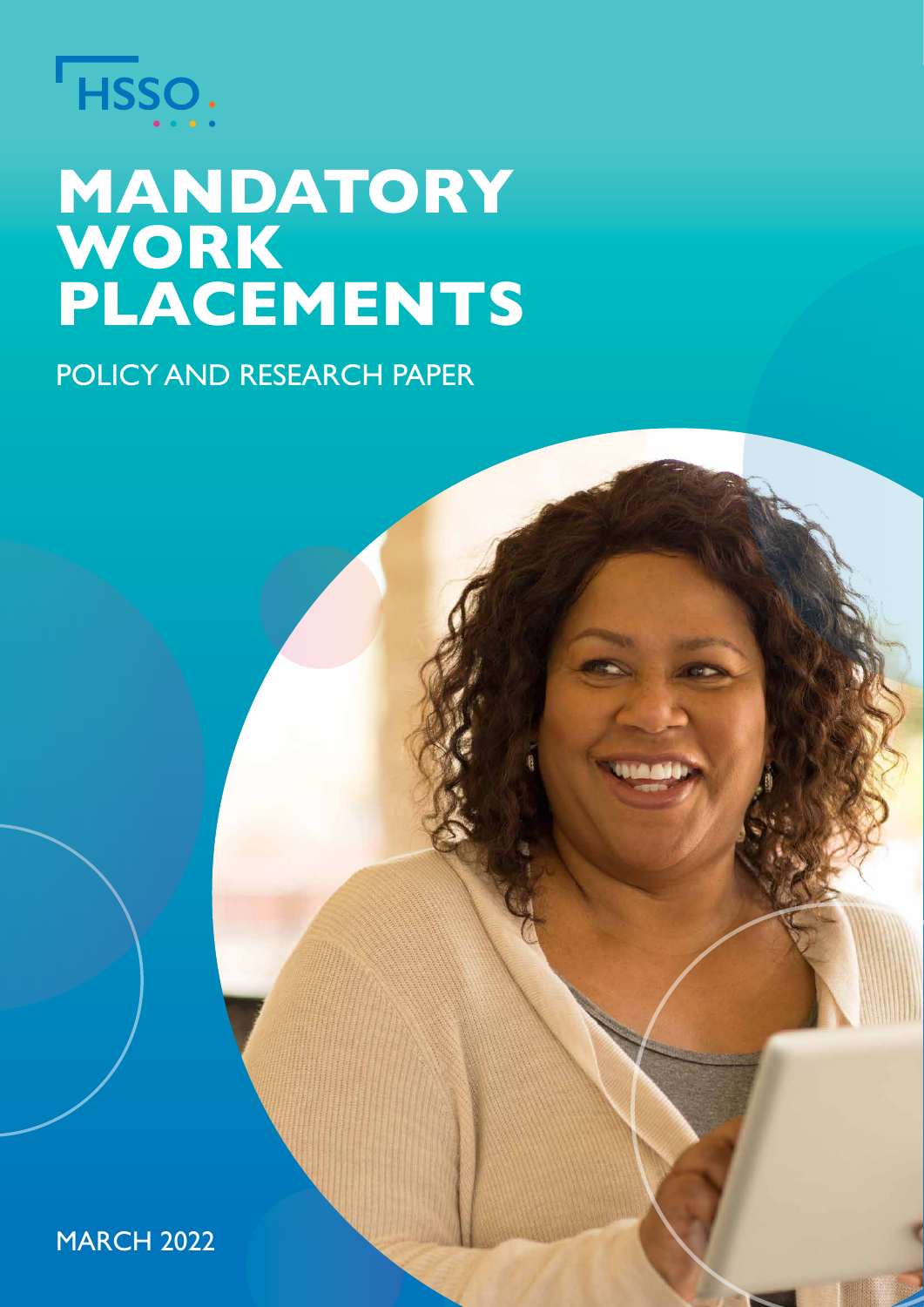

| The value of mandatory work requirements4      |
|------------------------------------------------|
| Backlog of students needing work placements5   |
|                                                |
|                                                |
|                                                |
| Implications for future policy and projects 15 |
|                                                |

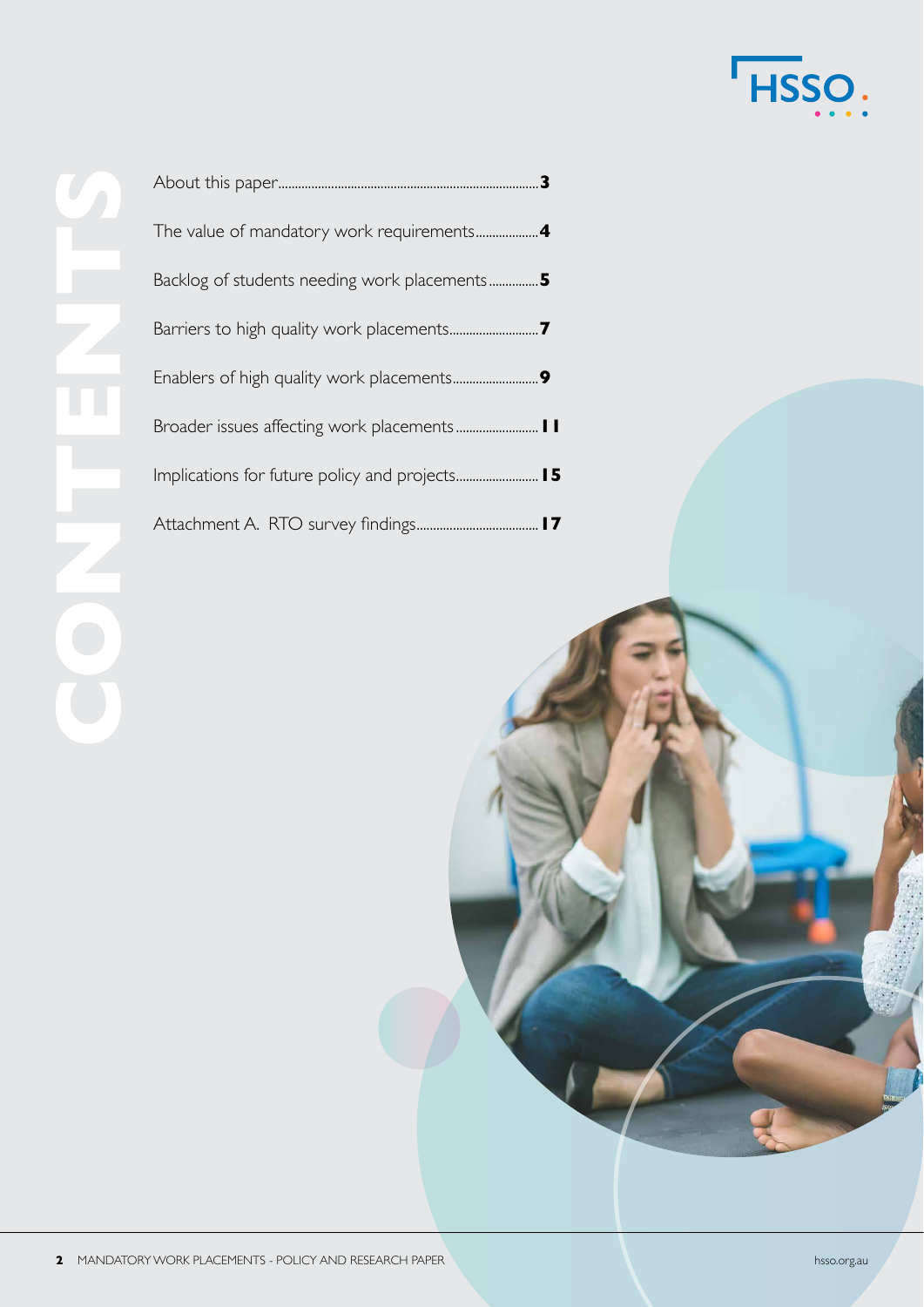

# **ABOUT THIS PAPER**

In 2021, the Human Services Skills Organisation (HSSO) commissioned a piece of research into the mandatory work requirements of the Certificate III in Individual Support. The research was a response to industry concerns about the numbers of students unable to access work placements to fulfil the requirements of the Certificate III in Individual Support. The research sought to quantify the extent to which students were experiencing difficulties in accessing work placements and to understand the factors contributing to this from the perspectives of different stakeholder groups.

The research involved extensive stakeholder engagement, including:



survey responses from 206 representatives of Registered Training Organisations (RTOs)



consultations with 27 representatives of aged care and disability support service providers/ employers, industry bodies, unions, Industry Reference Committees, RTOs and training provider peak bodies



focus groups with 22 current and past students of the Certificate III in Individual Support and a student placement facilitator. The research findings were used to develop a guide for employers and RTOs to help with creating high quality work placements and supporting students to successfully complete them. The guide, Preparing Students for Work - Certificate III in Individual Support Work Placement Guide for Human Services Providers and RTOs, will be made available through the HSSO website.

This Policy and Research Paper presents the findings of the research that underpinned development of the guide, as well as broader policy issues identified through the research.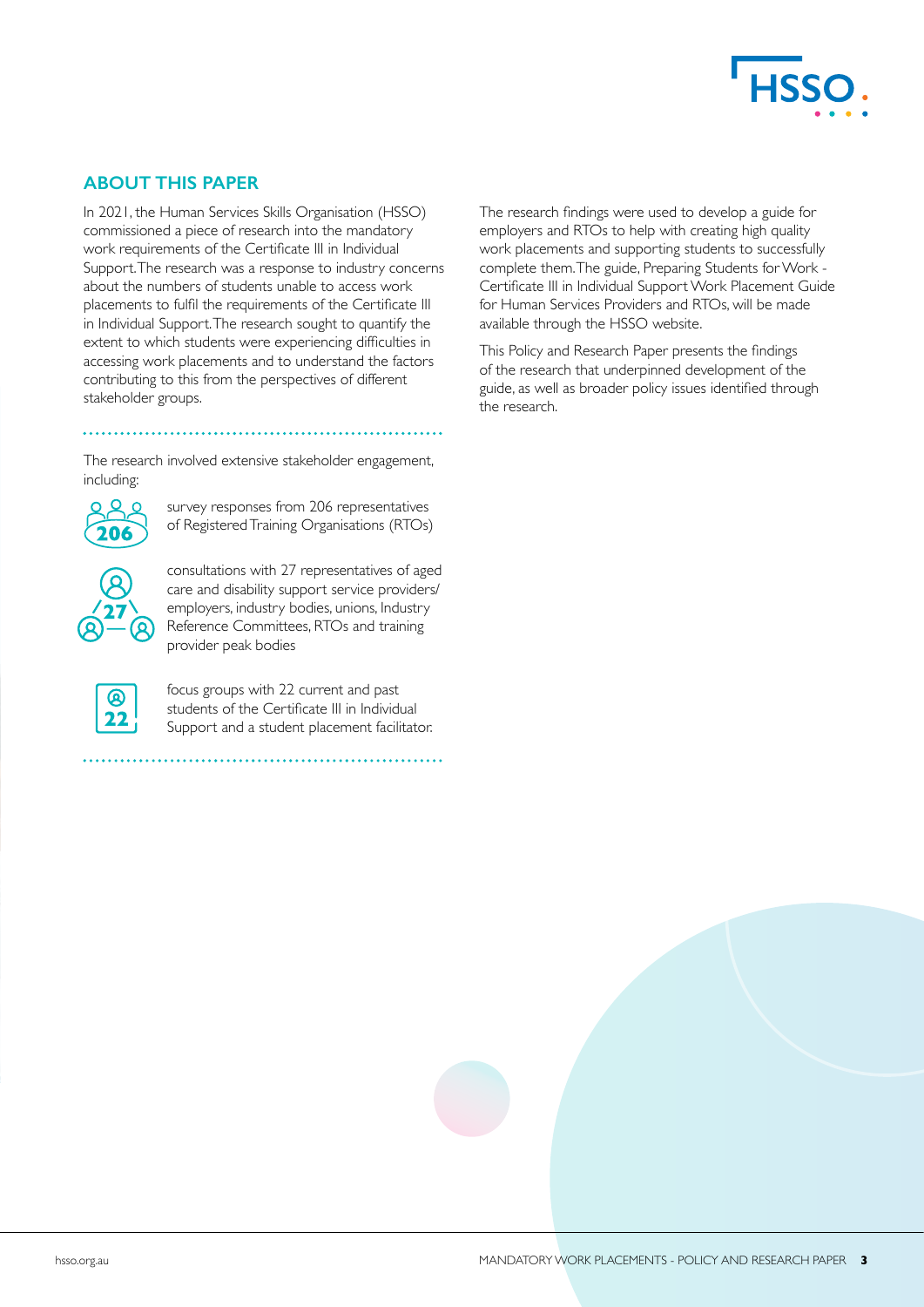

# **THE VALUE OF MANDATORY WORK REQUIREMENTS**

The nationally recognised Certificate III in Individual Support qualification contains a work placement component (also referred to as vocational placement).

One of the core units of competency (CHCCCS023 - Support independence and wellbeing) from the qualification, includes a Mandatory Work Requirement. This means that students must demonstrate the required skills and knowledge in a workplace and have workplace evidence to support this. In order to complete the unit of competency, and ultimately, the qualification, they must complete 120 hours of direct support work in at least one aged care, home and community care, disability or community service organisation, and safely support at least three people to enhance independence and wellbeing during this time.

Some RTOs also use the 120 hours of work placement as an opportunity to collect evidence of students' competency in tasks related to other units of competency. However, this is not a mandatory part of the qualification.

The HSSO research found that across all stakeholder groups there is support for the inclusion of mandatory work requirements in the Certificate III in Individual Support. Despite significant recent challenges in sourcing placements in areas affected by COVID-19 restrictions, employers remained committed to mandatory work requirements as a means of ensuring students are workready and contributing to the quality of training outcomes.

Representatives of the Industry Reference Committees responsible for oversight of the Certificate III in Individual Support advised that they also identified a high level of support amongst stakeholders for mandatory work requirements during their review of the qualification.

Employers who participated in the HSSO research felt that investment in student placements was a costeffective method of creating a pipeline of future workers, reducing staff attrition rates and defraying recruitment costs. Employers reported sourcing significant proportions of their workforce from student placements, with the proportions increasing as the supply of new workers was affected by COVID-related travel bans. Many employers also expressed feeling a broader sense of responsibility to the industry to do their share in offering student placements.

Students consulted during the research also valued their work placement experiences and saw the mandatory work requirements as an essential component of their course, providing them with a practical opportunity to apply their skills and build their understanding of the realities of work in the sector.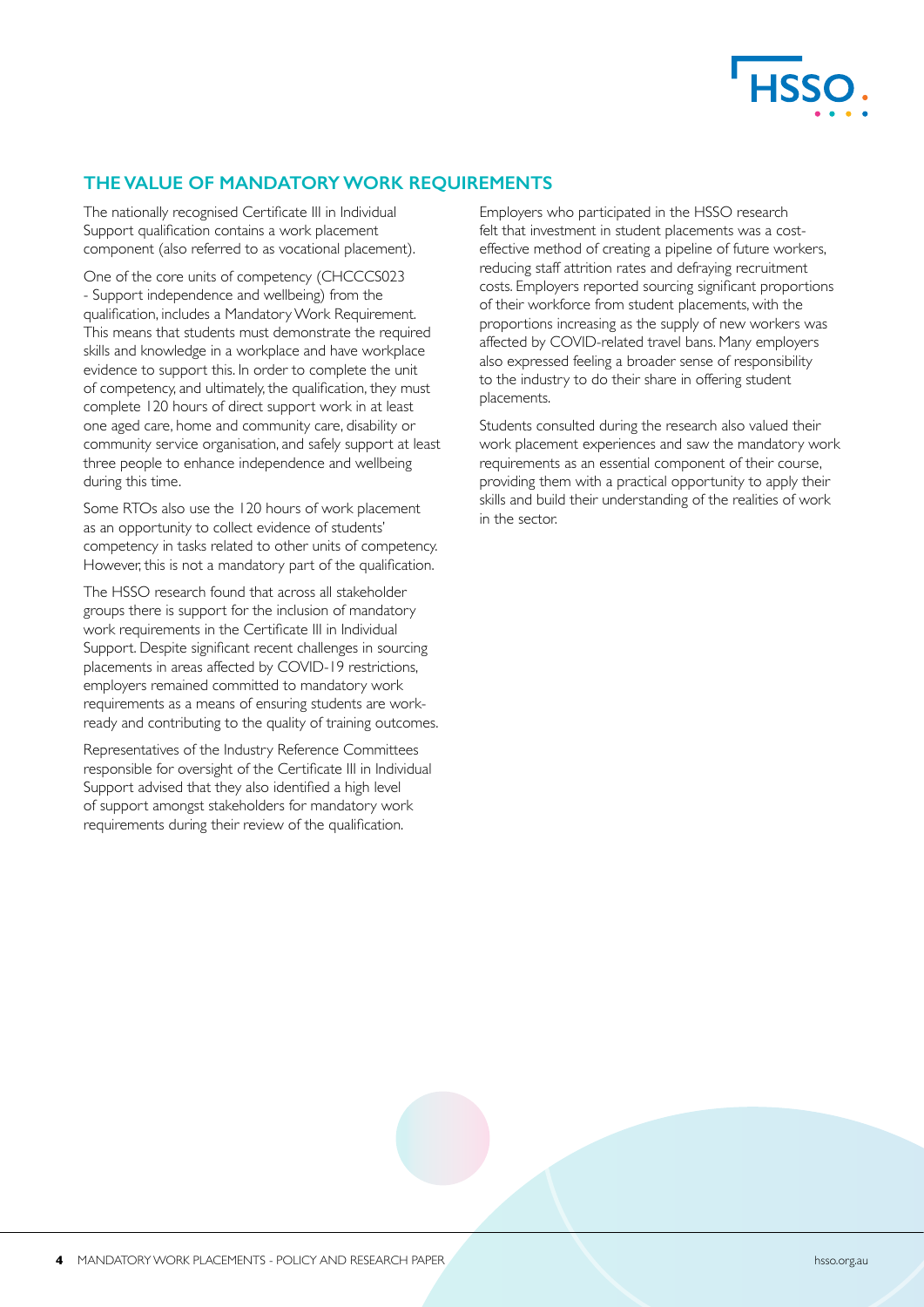

# **BACKLOG OF STUDENTS NEEDING WORK PLACEMENTS**

# **Impacts of COVID-19**

The research identified that backlog of required student placements for the Certificate III in Individual Support varied across the country. Some stakeholders reported significant impacts from COVID-19 restrictions, while others were largely unaffected.

For some employers, COVID-19 and the prioritisation of client safety had had a significant impact on the acceptance of student placements and continues to complicate placement arrangements.

However, at the time of the research, in certain jurisdictions (such as Western Australia and South Australia) and in regional areas, the effects of COVID-19 had been limited, with only short periods of lockdown. Research participants from these areas reported that there had been minimal impact on work placements and that arrangements had largely returned to normal.

Amongst research participants in more affected areas, there was some commentary about staff fatigue arising from the demands of COVID-19 and that students were being welcomed to help with workload issues.

A survey of RTOs in August 2021, to which 206 responses were received, identified COVID-19 as the biggest barrier to students completing work placements at that time.

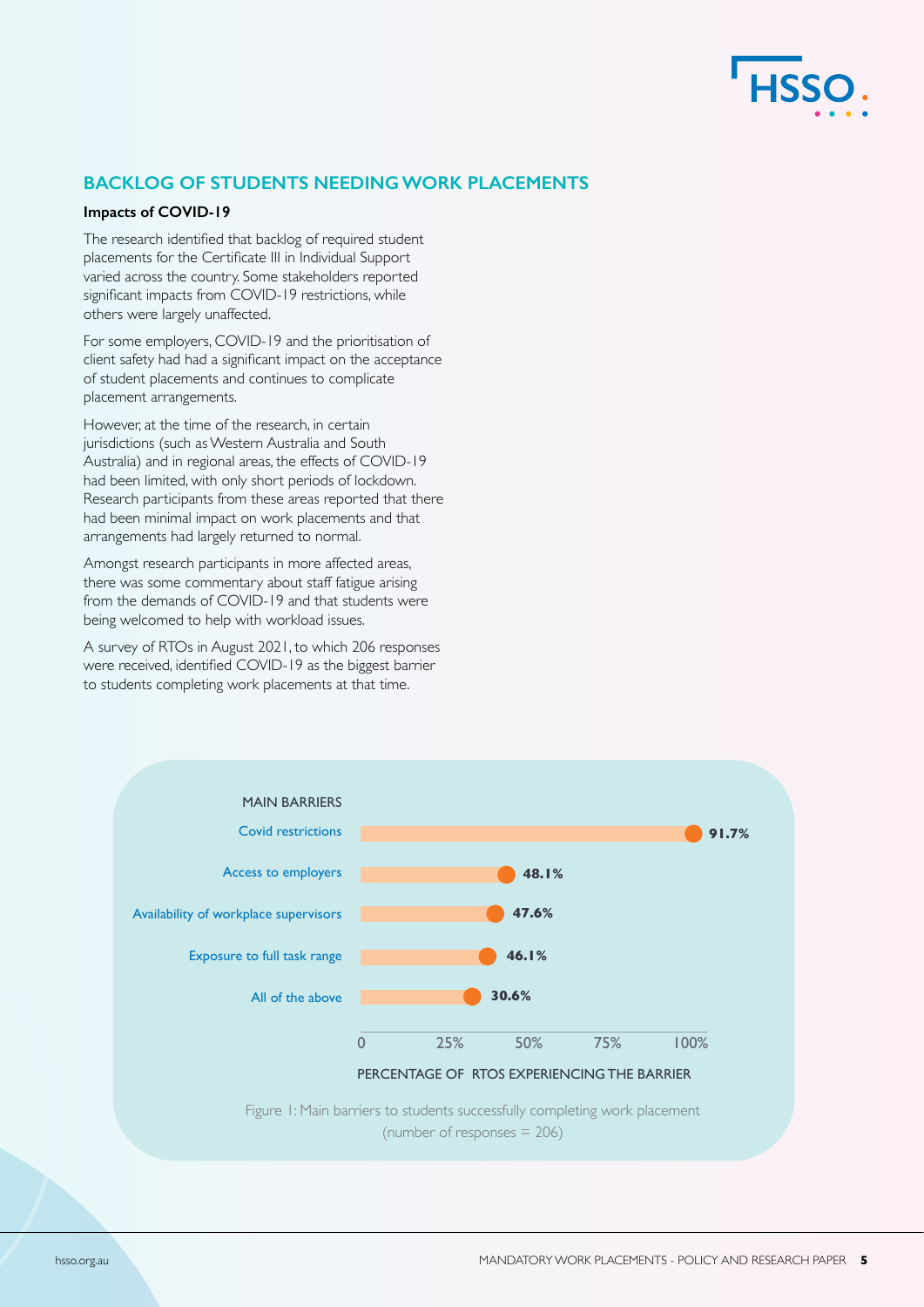

# **BACKLOG OF STUDENTS NEEDING WORK PLACEMENTS**

# **Ongoing shortages of work placement opportunities**

Outside of COVID-19, some employers reported that demand for student placements was generally greater than supply. This lack of supply was particularly acute for in-home care services and disability support services delivered in people's homes and community activities, where the models of service delivery make student supervision more challenging.

Results of the RTO survey provide a more detailed picture of the level of unmet demand. RTO respondents reported a total of 11,393 students (6.9 per cent) enrolled in the Certificate III in Individual Support at the time of the survey were unable to complete their qualification due to their inability to access work placements. Of these, 8,294 were in the aged care stream of the qualification and 3,099 in the disability support stream.

As well as reporting approximate numbers of students having trouble securing a work placement, RTOs were asked to report the percentage range of those students who were having trouble securing placements.

Just over half of the respondents to this question reported that less 25 per cent of their students had trouble securing work placements. However, over a third of respondents reported that more than 50 per cent of their students had trouble securing work placements. The breakdown of responses is shown in Figure 2.

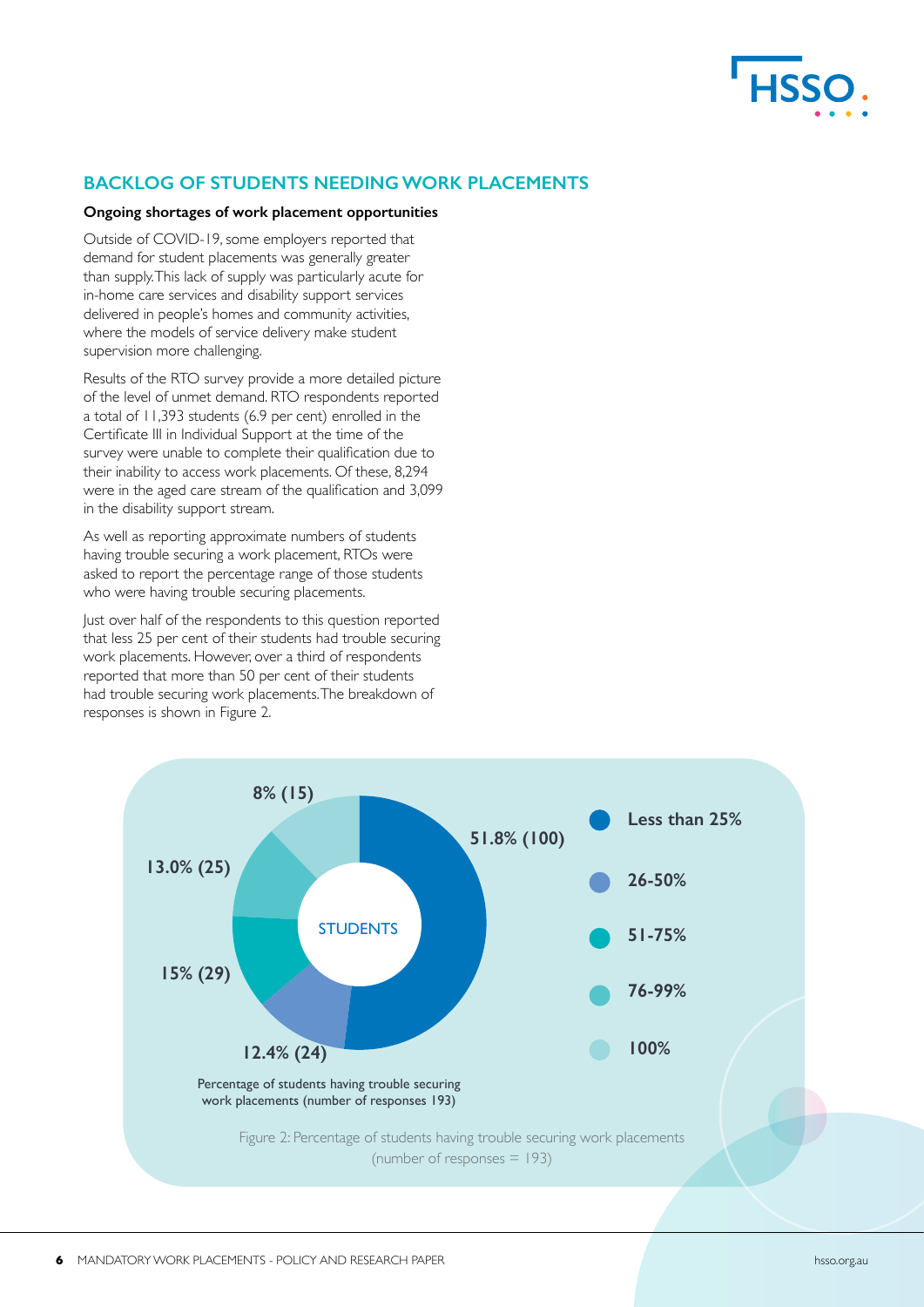

# **BARRIERS TO HIGH QUALITY WORK PLACEMENTS**

Despite widespread support for mandatory work requirements, those consulted during the research identified a lack of consistency in the quality of work placements. Besides the impact of COVID-19, there were a number of barriers contributing to this.

# **Poor quality practice by some RTOs**

Employers reported wanting to diversify the RTOs from which they accepted work placement students, but were unsure how to identify quality training providers. Some noted examples of poor practice by RTOs, including:

- lack of rigorous pre-enrolment screening of students in terms of the necessary level of language, literacy and numeracy skills, physical capability, personal attributes necessary for caring and support roles, and practical issues, such as not having a driver's license or having a criminal history, which may preclude them from working in the sector
- insufficient preparation of students prior to placement and lack of support during placements.

Several of the students who participated in the focus groups were enrolled in courses that were delivered completely online and were required to find their own work placements. They reported that this had been very challenging as many employers were not willing to offer placements to students from online-only courses. Some students reported having to contact 50 employers before sourcing a placement. Where placements could be sourced, the administrative burden on the individual student to liaise between the employer and RTO was challenging.

## **Access to suitable workplace supervisors**

Stakeholders, RTOs and employers all raised the need to improve the capability and understanding of the workplace supervisors who support students during placement. Some employers had a structured approach to skilling supervisors, such as ensuring that they held the relevant industry qualification and, in some cases, units of competency from the Certificate IV in Training and Assessment. However it was recognised that this was not possible in all workplaces.

Employers noted that was often challenging to find appropriate staff who were willing and able to undertake the supervisory role, with many workers lacking formal qualifications and uncertain of their ability to make judgements about student skills. They suggested that some staff were unsuitable to act as supervisors as they lack the personal attributes needed for such a role. Other staff were simply unwilling to take on the extra responsibilities of supervision, given the role does not attract any additional remuneration.

There was strong interest in improving the resources available to support supervisors in the workplace and to build the understanding of employers of their role in creating quality work placement experiences for students.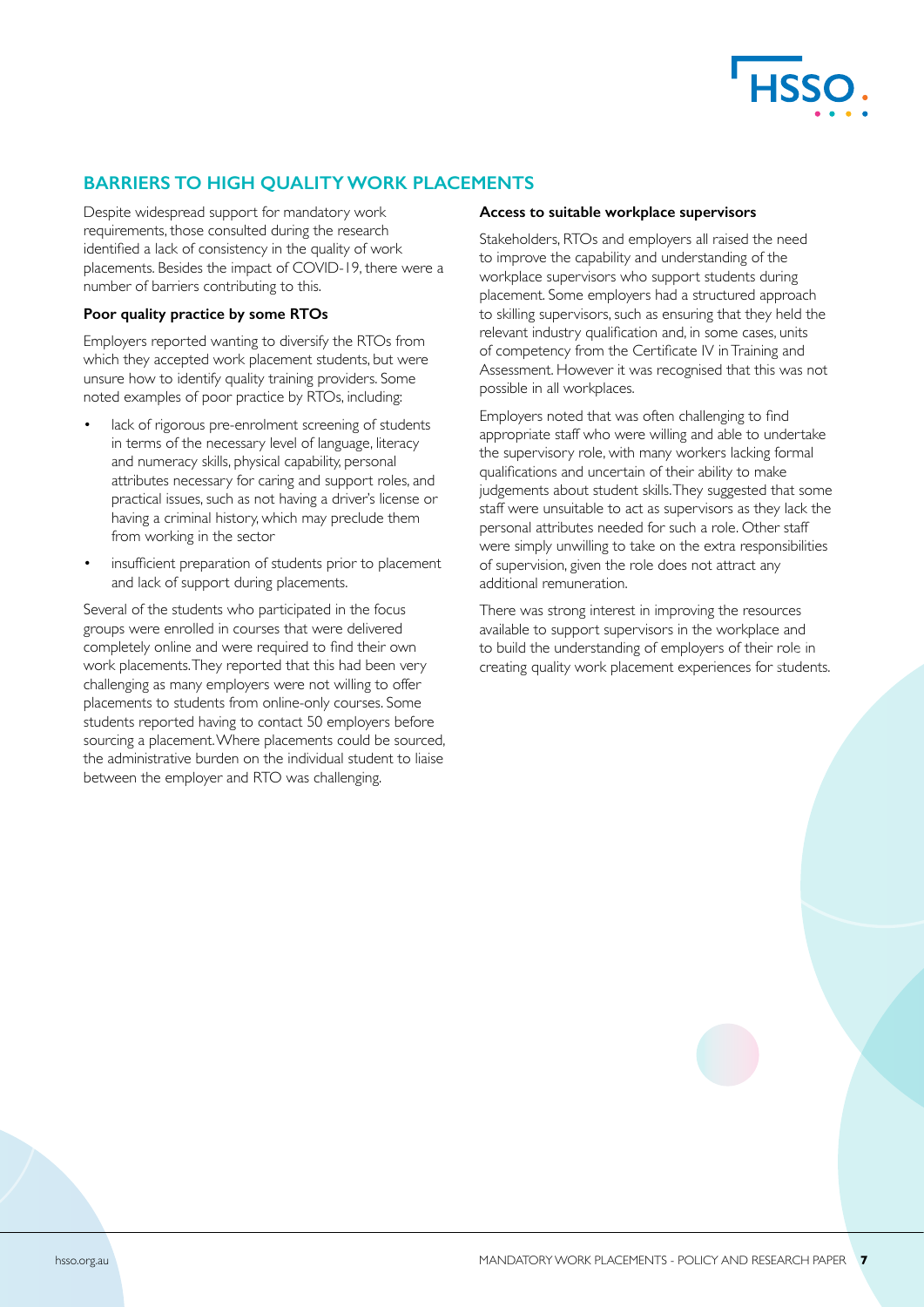

# **Difficulties in providing placements in certain settings**

Employers reported that providing supervision for work placements involving in-home care/support and support for social and community participation can be challenging. These services are usually delivered by a single worker in a client's home or when supporting the client in a social or community setting, making it difficult to supervise students.

Student placements in these settings require client consent. Clients may be reluctant to have students in their home given the personal nature of the care involved. For some clients in the disability sector, an additional worker can trigger challenging behavioural responses. It was also noted that in disability group home settings, the consent of all clients to the student placement is required.

There were a range of practical suggestions about how to address these issues, including matching clients with students they may feel more comfortable with, identifying categories of clients (e.g. former teachers and educators) who may be more open to student placements, providing advice and resources for employers on how to engage and seek client consent, and methods to introduce students to clients in a structured way.

#### **Challenges for particular student cohorts**

A number of stakeholders discussed the difficulty in sourcing placements for certain student cohorts, including students from Non-English-Speaking Backgrounds (NESB) and senior secondary school students. It was felt that employers can be reluctant to take on NESB students, especially overseas students, because they are concerned that there will be a language barrier between students and clients and staff, which could result in heightened risk to clients.

Two peak client advocacy groups, Council on the Ageing (COTA) and Dementia Australia, raised the issue of student language skills in the consultation. They noted that elderly clients suffering from dementia and/or hearing loss can struggle to understand students who have poor English language or speak with a strong accent. This can lead to client frustration which may be interpreted as racism when it is in fact an inability to communicate with the students. While it was noted that this was a sensitive matter, stakeholders reported that they would welcome advice and guidance on strategies to address the issue.

Stakeholders facilitating work placements for students undertaking VET courses at school noted that employers often regard school students as immature and lacking in employability skills and can be reluctant to take them on placement. However, some employers said they were actively trying to source school student placements to address the ageing of the workforce and reflect to diversity of their client needs.

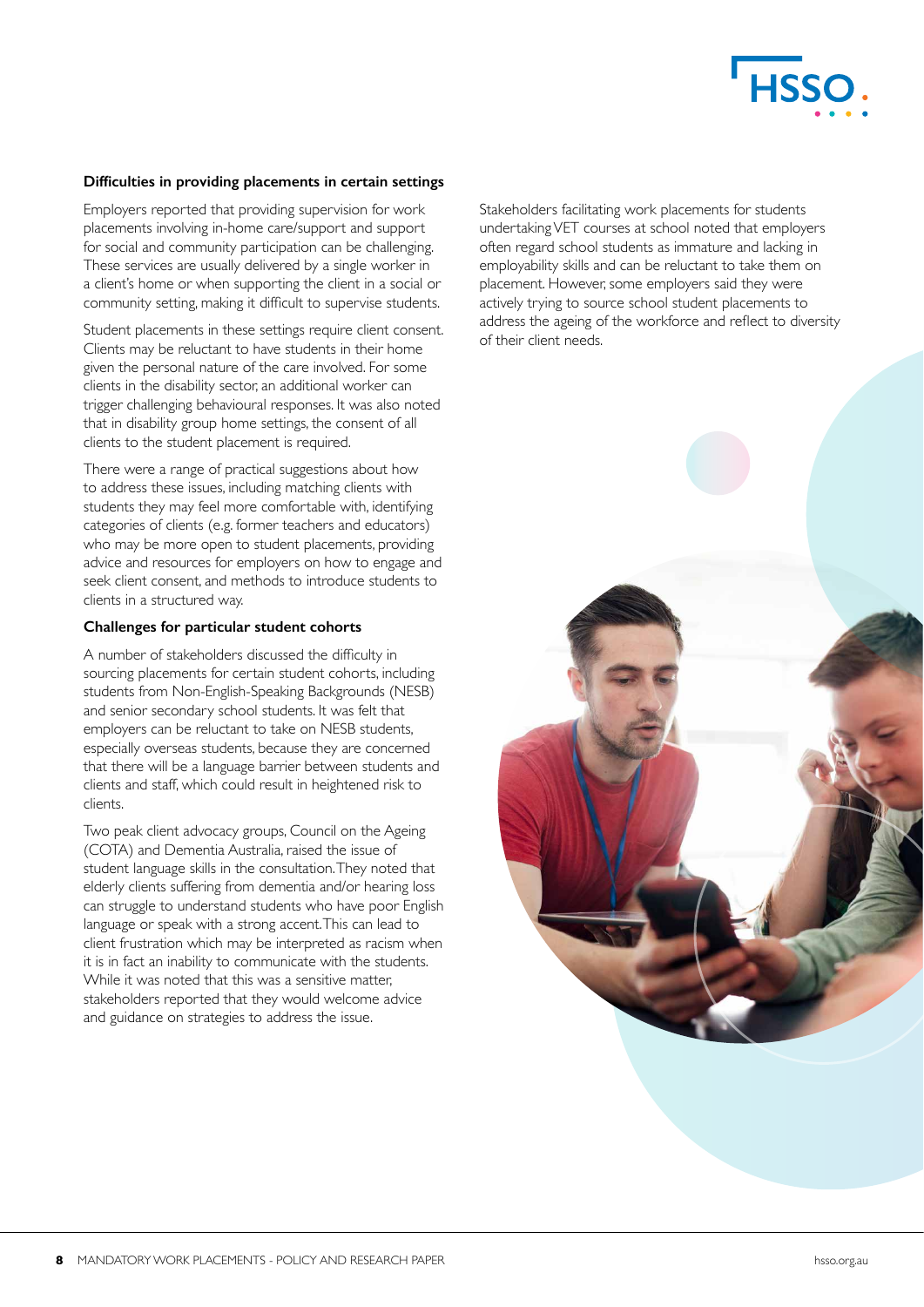

# **ENABLERS OF HIGH QUALITY WORK PLACEMENTS**

The research identified many areas and examples of good practice in providing student work placements, and stakeholders highlighted a number of factors that lead to successful work placement experiences for all parties. These factors formed the basis of advice provided in the Preparing Students for Work guide for employers and RTOs.

# **Building strong relationships**

A common theme throughout the consultation with stakeholders and employers was the need for RTOs to build strong relationships with employers to ensure student placements were effective. It was suggested that RTOs need to move beyond a 'transactional' approach to sourcing work placements to seeing work placement as a partnership with employers.

Central to these relationships functioning well is the need for clarity about the roles, responsibilities and expectations of each party. Making an investment in getting these arrangements right between RTOs and employers was considered important in laying the foundation for positive student experiences during work placements and ultimately enhancing the employability of students.

# **Timing of work placements**

Differing views were expressed about how the 120 hours of work placement should be scheduled across the qualification. Some employers prefer for the delivery of the work placement to be toward the completion of the course to maximise their ability to employ suitable students, while others could see the value in providing students with exposure to the job early in their training to test their commitment to the industry.

Others supported the delivery of the work placements in three blocks sequenced at the end of each third of the course. This structure of work placement has a pedagogical benefit of allowing the student to learn, apply and reflect on their training. Some employers and stakeholders also reported that they structure work placements into 90 hours in a residential aged care setting and the remaining 30 hours in an in-home placement. This was done to make the placement more attractive and manageable for inhome service provision.

While these are matters for each RTOs to determine based on their student needs, training plans and industry feedback, all parties agreed it is essential that students cover certain theoretical components of the course prior to their first placement.

# **Workplace assessment**

Lack of clarity of roles and responsibilities for workplace assessments was an issue raised by all stakeholders and employers. There is considerable confusion between RTOs and employers about the responsibility for student assessment during the placement. The complexity of the VET system also needs to be demystified for employers to enhance their understanding of their role and the role of RTOs in student assessment.

Stakeholders felt that getting this concept right was fundamental to the relationship between the RTO and employer and to the experience students.

# **Understanding employers' needs**

Many of the employers who participated in the research felt that RTOs needed to better understand the business environment of employers (especially in disability services) where financial viability and staff capacity is stretched. The impact of COVID-19 has heightened employers' focus on risk, given the vulnerability of their clients. It was suggested that RTOs should explain the value of placements, ensure students are well-prepared and work ready, and streamline and simplify the administrative impost on employers.

Employers expressed the need for RTOs to make work placement documentation (e.g. the student assessment logbooks) simple to use and easy for supervisors to complete. This includes expressing the tasks that students are required to complete in the workplace in terminology familiar to the supervisor, rather than 'VET' speak.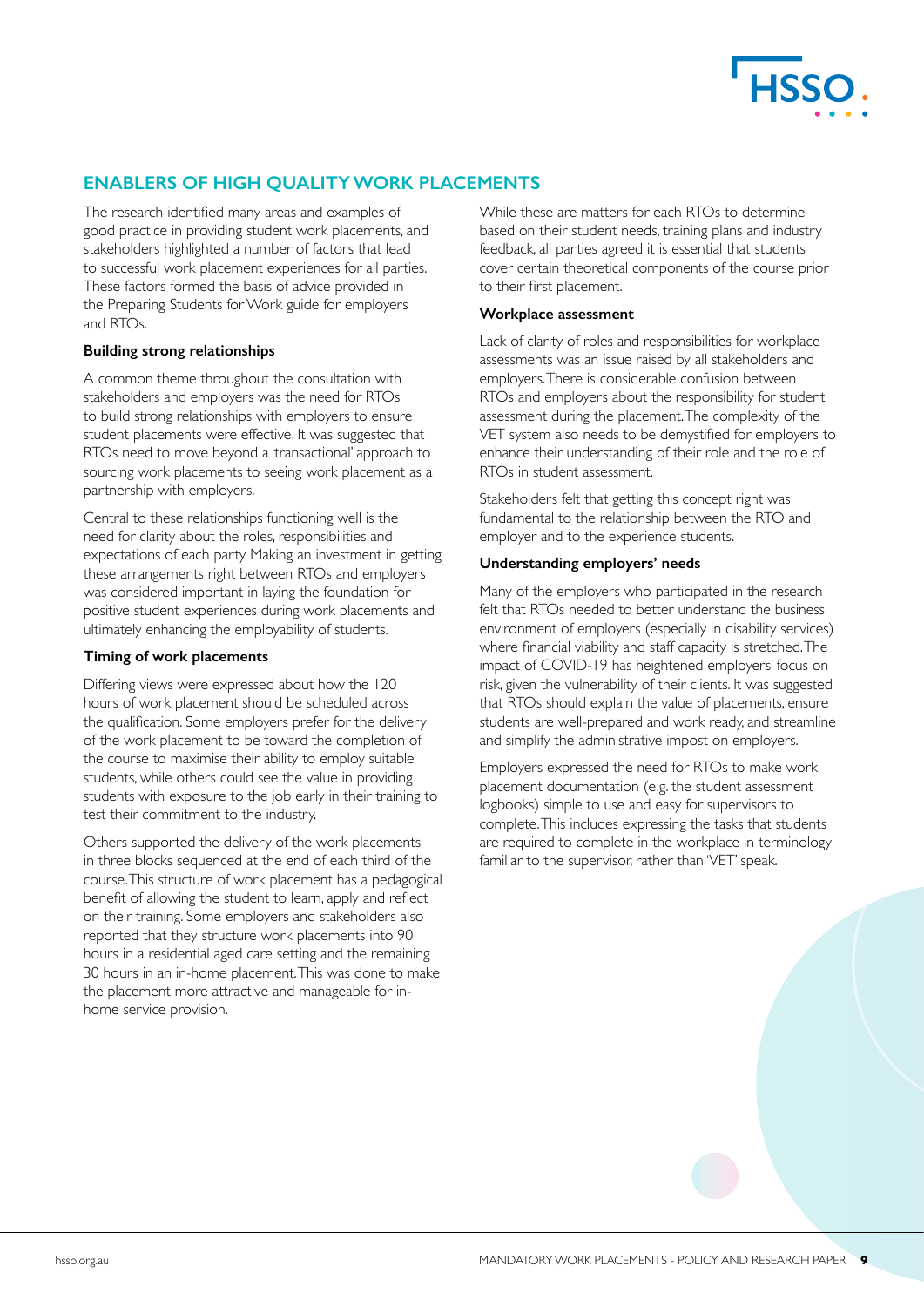

# **Support for students by RTOs**

The importance of RTOs remaining active participants throughout the work placement was raised by stakeholders. Regular (weekly) check-ins with their students and employers were considered essential to support their students and resolve any issues that might arise.

RTOs also needed to ensure students were 'placement ready', including:

- addressing legislative and practical requirements, such as criminal history and employment suitability checks, vaccinations, workplace insurance arrangements, and transport arrangements (including driver's license where this is a work requirement)
- ensuring students have completed certain units of competency prior to placement (e.g. first aid) to enable them to work safely
- informing students about what to expect and what will be expected of them during the placement, such as punctuality, appropriate dress standards, respectful language, and how to give and receive feedback in a workplace setting.

# **Support for students by employers**

Stakeholders and students raised the need for employers to provide adequate support for student placements. Elements that are critical to the success of student placements include:

- appropriate induction for students, including providing clear advice on their scope of practice during placement
- providing students with clarity about their roles and the expectations of the workplace, including clear practical work schedules and support to undertake activities
- continuity of supervisor and/or buddy during their work placement and a single point of contact in the workplace for students to seek information or raise any concerns
- ensuring supervisors are supported to complete third party observations and the student logbook in a timely manner
- supporting students to complete their assessment tasks through exposure to the expected range of learning opportunities, access to the necessary client information and time for reflection on their practice
- ensuring employees throughout the organisation are aware of the need to support student placements, including human resources, office administrators, line managers, supervisors and other staff.

#### **Ongoing feedback and review**

Employers discussed the need for ongoing feedback between the parties to maintain the quality of work placements. Employers reported using a range of strategies to create ongoing feedback loops with students and RTOs, including regular meetings, surveying students at the end of placements and committing to a periodic review of work placement arrangements.

Employers welcomed RTOs seeking advice on whether their students had found employment with them. Some employers were developing tools to assist them to track the conversion rates of student placements to employment outcomes with the intention of assessing RTO performance.

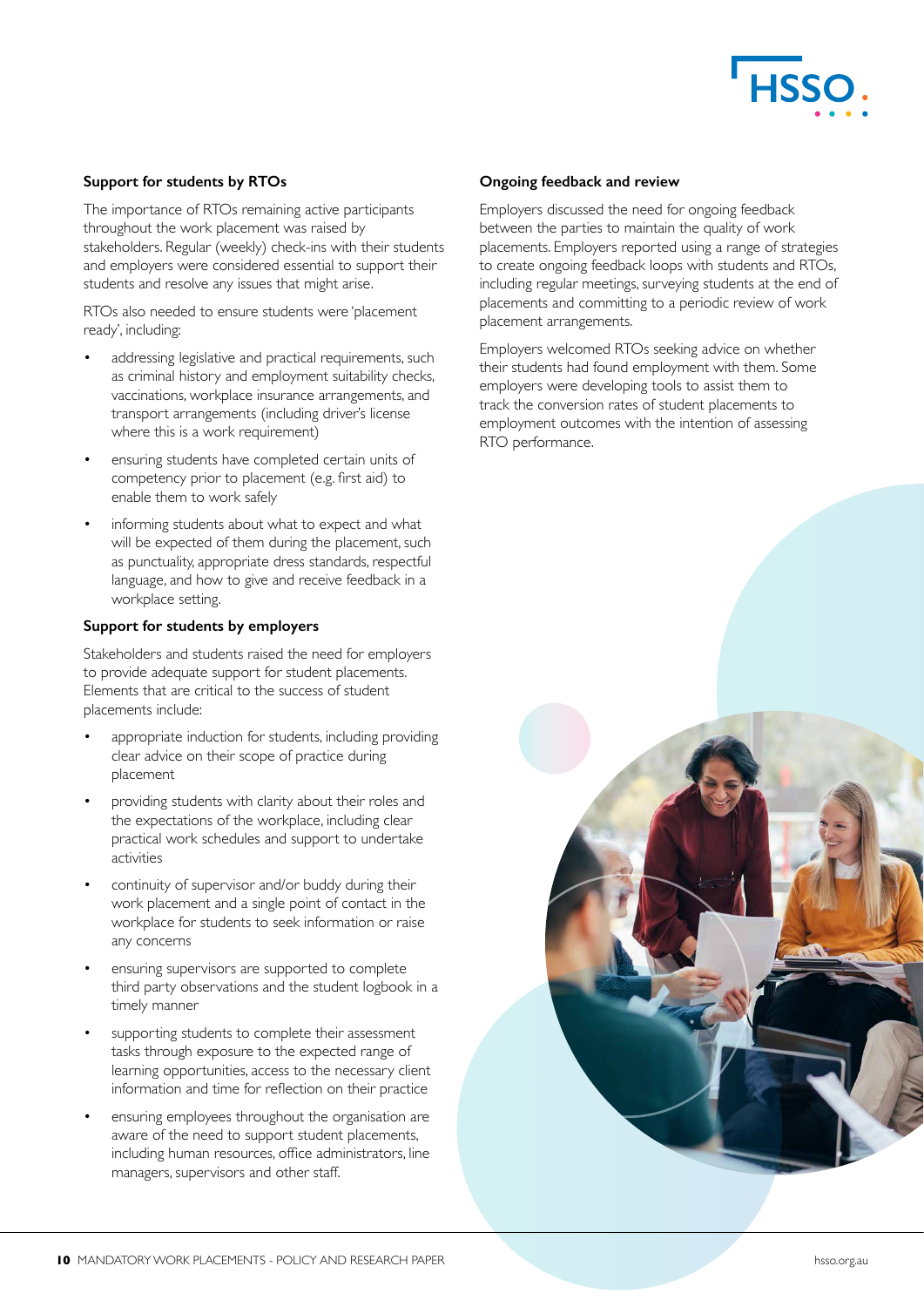

# **BROADER ISSUES AFFECTING WORK PLACEMENTS**

Stakeholders involved in the research raised a number of issues that are not directly related to the delivery of work placements, but none-the-less have a significant impact on their effectiveness and the capacity and willingness of employers to accept students for work placements.

# **NDIS funding model**

Disability service providers spoke of the changes to the structure of the sector as a result of the introduction of the NDIS, with block funding of larger organisations replaced by a market-driven approach of client-based funding for services (paid on the basis of billable hours).

This has resulted in significant growth in sole traders (often unregulated) and small businesses receiving capped funding based on client hours. It was reported that the National Disability Insurance Agency (NDIA) advises disability providers not to undertake any 'non-essential' work and to reduce unnecessary layers of management in order to deliver services within the funding NDIS model. Employers reported that this restricts disability service providers' ability to provide student work placements.

Disability sector stakeholders noted that many employers in the sector (particularly those that are small or who are sole traders) have limited capacity to manage any additional administrative burden or to consider workforce planning, and often do not hold the qualification that students are undertaking. These factors are limiting the number of disability service providers that are able to offer work placements in the sector.

## **Limitations of training and assessment**

Some employers raised concerns that students do not have training in palliative care and dementia care prior to work placement, making them unsuitable for the work environment. This was attributed to RTOs being unwilling to offer courses that are more expensive to deliver. Industry Reference Committee representatives noted that this issue had been addressed through recent revisions to the mandatory units of the Certificate III in Individual Support (Ageing).

RTOs noted that some aspects of the assessment conditions prescribed in the training package can be challenging to meet. For example, palliative care requires students to provide care to clients in the lead up to death on three occasions. There are difficulties in meeting this requirement because the scenarios may not occur during a student placement. One RTO advised that its use of simulation to overcome this challenge had been heavily scrutinised by ASQA in its most recent audit.

A number of stakeholders raised the issue of whether RTOs could make greater use of simulation for training and assessment purposes,. They noted that simulation was routinely used for training in other sectors (including nursing and policing) using purpose-built facilities and professional actors in role play.

RTOs and stakeholders called for clearer advice on when simulation can be used and exploration of how it might be employed more broadly.

Concerns were also raised by some stakeholders about the delivery of the Certificate III in Individual Support by some RTOs completely through online training. Stakeholders accepted that some delivery of the qualification could occur online but were concerned about the impact of 100% online course delivery on work readiness. A number of stakeholders described this practice as "dangerous".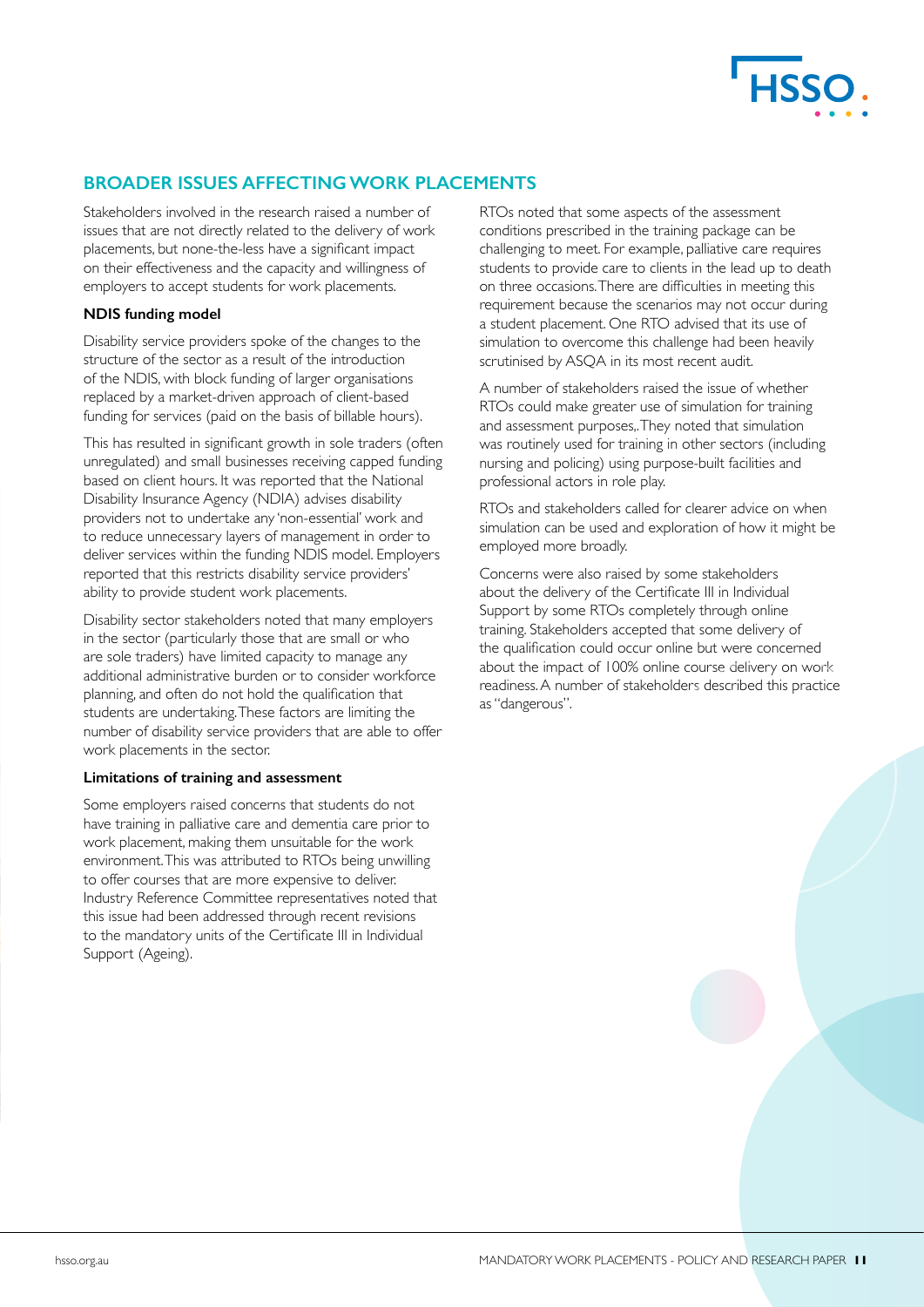

## **Payments to employers for placements**

Employers and stakeholders had mixed views about the idea of paying employers for student placements. Some employers regarded it as unethical to seek payment for student placements. A number of RTOs reported being asked for payment by employers, which some did not accept. Other RTOs, however, regarded it as acceptable practice and were willing to negotiate a fee for student placement to cover legitimate employer costs for quality placements.

Many noted that it is industry practice for RTOs, including TAFEs, to pay for nursing and allied health student placements (please see example on page 14). One disability sector stakeholder advised that in light of NDIS funding arrangements, some service providers are questioning why placements are not funded.

Many of the RTOs responding to the survey also felt that incentives and/or financial support for employers could help improve students' access to work placements generally, as well as reduce any short-term backlogs.

# **Traineeships**

A number of stakeholders and employers discussed the merits of making greater use of the traineeship model to develop workers for the sector. Some employers noted that they were relying on both traditional training approaches and traineeships to meet their growing workforce needs. Those employers who had used both traineeships and traditional training felt that both approaches had strengths and weaknesses and did not view it as an either/or proposition.

Some employers noted that some state governments (such as South Australia) are providing employment incentives to encourage the take up of traineeships, but that the NDIS funding model makes it challenging to offer traineeships in the disability sector.

#### **Centralised work placement models**

Stakeholders provided examples of place-based arrangements used to successfully manage a centralised approach to arranging student work placements across multiple RTOs and employers. These approaches were relatively ad hoc and funded through one-off workforce development grants programs run by federal and state governments.

Some employers expressed a reluctance to use a centrally based arrangements – preferring to select the RTOs that they were prepared to partner with.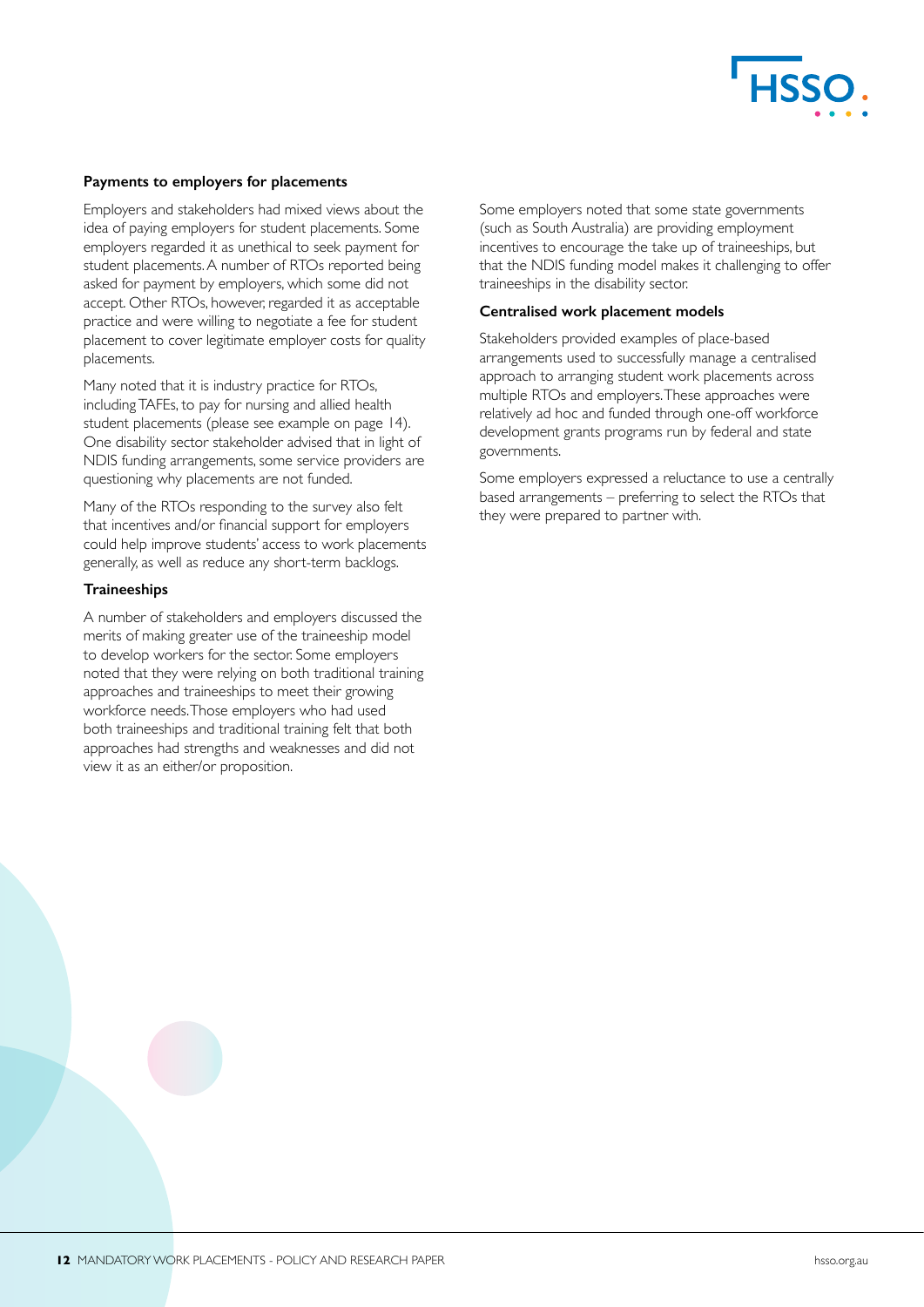

#### **Managing employers' expectations**

A number of stakeholders said that employers expect too much from VET graduates and do not accept that some on-the-job training will be required when they commence employment. It was noted that it is much more widely accepted that higher education graduates will require further training in the workplace, but this is not always the case for VET graduates.

## **Criminal history and other employment checks**

RTOs and employers expressed frustration with the myriad of employment checks required for employment in the aged care and disability sectors. It was noted that workers are often working in both sectors and need to comply with two sets of requirements, which vary across states and territories and sometimes within jurisdictions. It was noted the checks can often take extended period of time to be returned, especially if the student had a common name or any record of offending.

While the recently introduced NDIS employment checks were regarded as a positive development, it was noted that they were in addition to the existing aged care checks and were subject to differing administrative arrangements across states and territories. RTOs are also required to register as quasi-service providers to apply for checks for their students.

# **Technological support**

It was noted that student placement arrangements impose a significant administrative burden on RTOs and employers. For example, many RTOs require supervisors to complete paper-based student logbook, which can be very time consuming. While some employers had developed relatively sophisticated placement monitoring, tracking and evaluation approaches using IT, this is not a widespread practice.

Large RTOs also noted that there was a significant administrative burden in managing student vaccination and employment check information.

This may be an area where investment in IT platforms may produce significant dividends in supporting work placements.

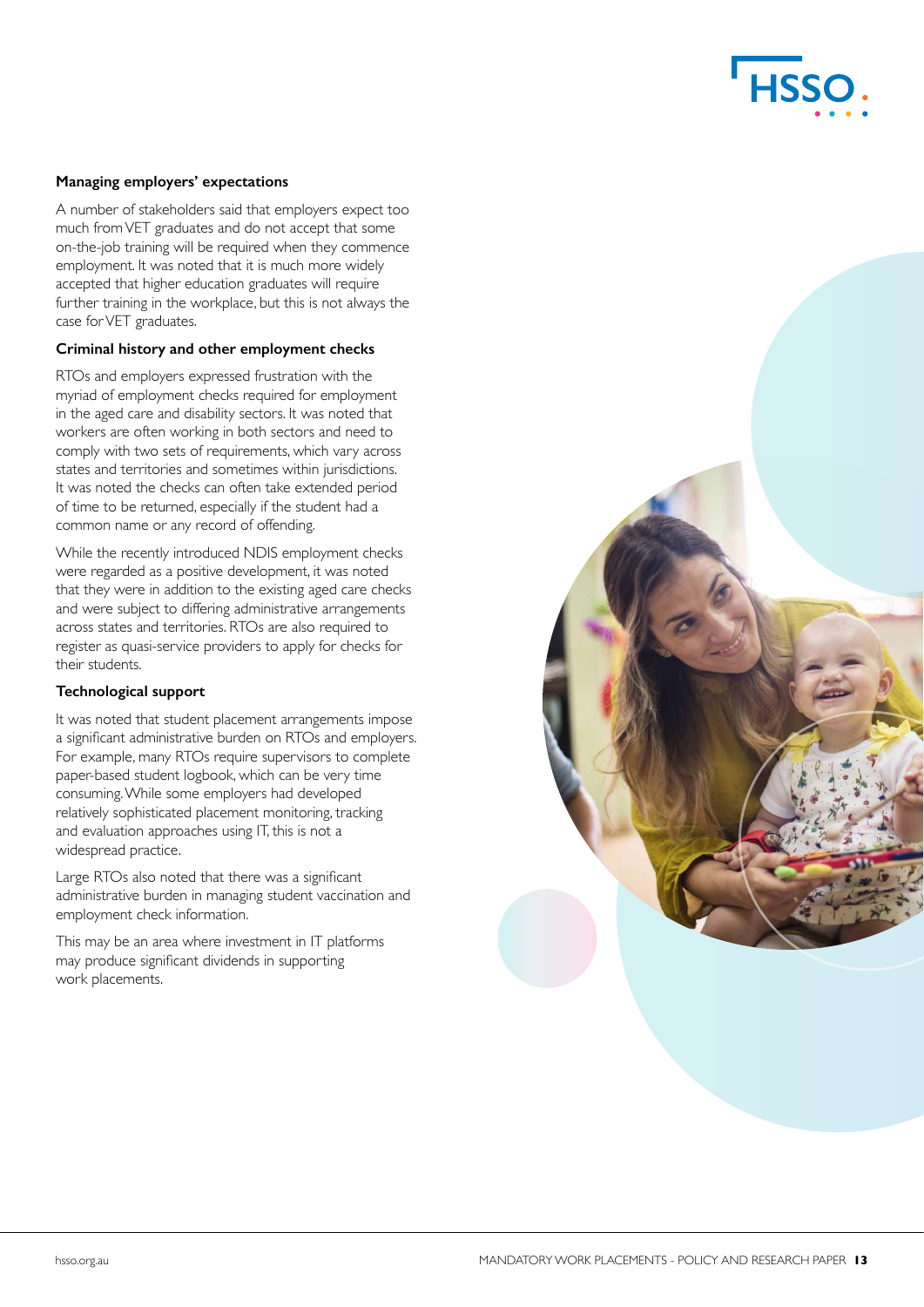

### **INSIGHTS FROM WORK PLACEMENT ARRANGEMENTS IN NURSING AND ALLIED HEALTH CARE**

Many of the employers and stakeholders consulted during the research had considerable expertise in the delivery of work placements as part of nursing and allied health care qualifications. They were asked whether models for work placement from these sectors might offer insights for the provision of work placements for the Certificate III in Individual Support

Given the occupational licensing arrangements of the health sectors, there are more formalised frameworks for the organisation of work placements for nursing and allied health students. Most work placements are made through a centralised booking system that links training and education providers with hospitals and health providers, through statebased health bodies.

Nursing and allied health care work placement arrangements are relatively mature, with an acceptance of the requirement for payment of around \$5000 per placement in return for a formalised supervisory approach by the employer. It was also noted by stakeholders that nursing relied on a greater use of high-quality simulation practice as an industry norm.

Stakeholders noted, however, that many of the underlying work placement barriers and enablers are similar across all fields of endeavour. Essentially, the pre-conditions for and conduct of best practice work placements are the same, regardless of the industry sector.

Stakeholders noted that as the aged care and disability services sectors continue to evolve in response to changing regulatory and funding models, these sectors may need to look to the nursing and allied health care sectors for models of more formalised approaches to the organisation of work placements.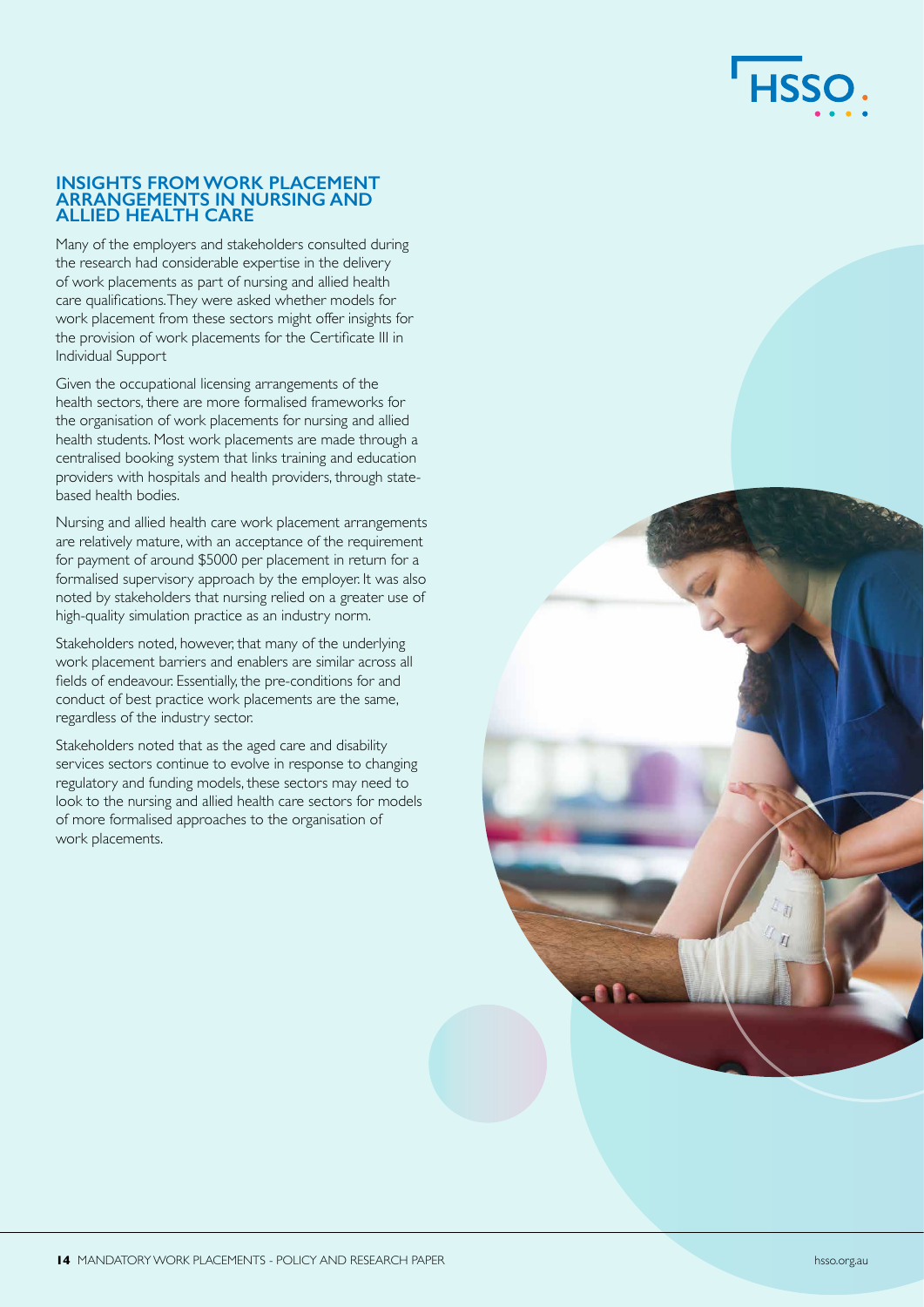

# **IMPLICATIONS FOR FUTURE POLICY AND PROJECTS**

These research findings point to a series of issues that would benefit from consideration in future policy development and/or future project work undertaken by the sector.

#### **Building the skills of supervisors**

It has long been acknowledged in the delivery of traineeships and apprenticeships that the quality and outcomes of student workplace learning experiences are highly dependent on the skills and capabilities of their workplace supervisor. This is also true for work placements.

The research has highlighted the importance of supporting workplace supervisors to understand what is required of them and to develop their skills accordingly. Examples of good practice were identified during the research in which employers and/or RTOs provided guidance and training for supervisors, including supporting supervisors to complete relevant units of competency from the Certificate IV in Training and Assessment.

This may be an area in which further resources and initiatives (beyond the information included in the Preparing Students for Work guide) could be developed to assist with building the skills and capabilities of supervisors.

#### **Support for employers**

There is a need for further guidance for employers on efficient and cost-effective ways to manage work placements and ensure students have appropriate supervision in the workplace.

The research suggests that employers are supportive of student work placements, but may not have the capability and/or capacity to offer them to students.

This may be another area in which further resources or initiatives could be developed to better support employers and build their willingness and capacity to accept students for work placements. This may include consideration of the idea of financial incentives for employers/supervisors (see discussion below).

Of particular benefit to employers would be provision of further examples and guidance on how to facilitate effective provision of work placements (including costeffective approaches to workplace supervision) for the more challenging settings of in-home care and of community participation support for people with disability. Another area of benefit to employers could be the investigation of the use of technology to reduce the administrative burden of work placements and student supervision.

## **Financial support for work placements**

The research identified that in some highly-regulated industry sectors, such as nursing and allied health, it is common practice for employing organisations to be paid for work placements. This helps to offset the cost of supervision of students and to encourage the provision of high-quality supervision.

Given the shortages of skilled workers for the aged care and disability sectors, this may be an approach worth considering as part of a strategy to support high quality skill development for the sectors.

The Australian Government provides incentives for employers of trainees undertaking the Certificate III in Individual Support, in recognition of the time they invest in supporting trainees' learning 'on-the-job'. There may be potential to consider some kind of incentive for those who take on work placement students, with criteria attached to eligibility.

Such an approach may be of particular benefit in the disability support sector where NDIS funding arrangements provide very little scope for supporting the costs of training and supervision.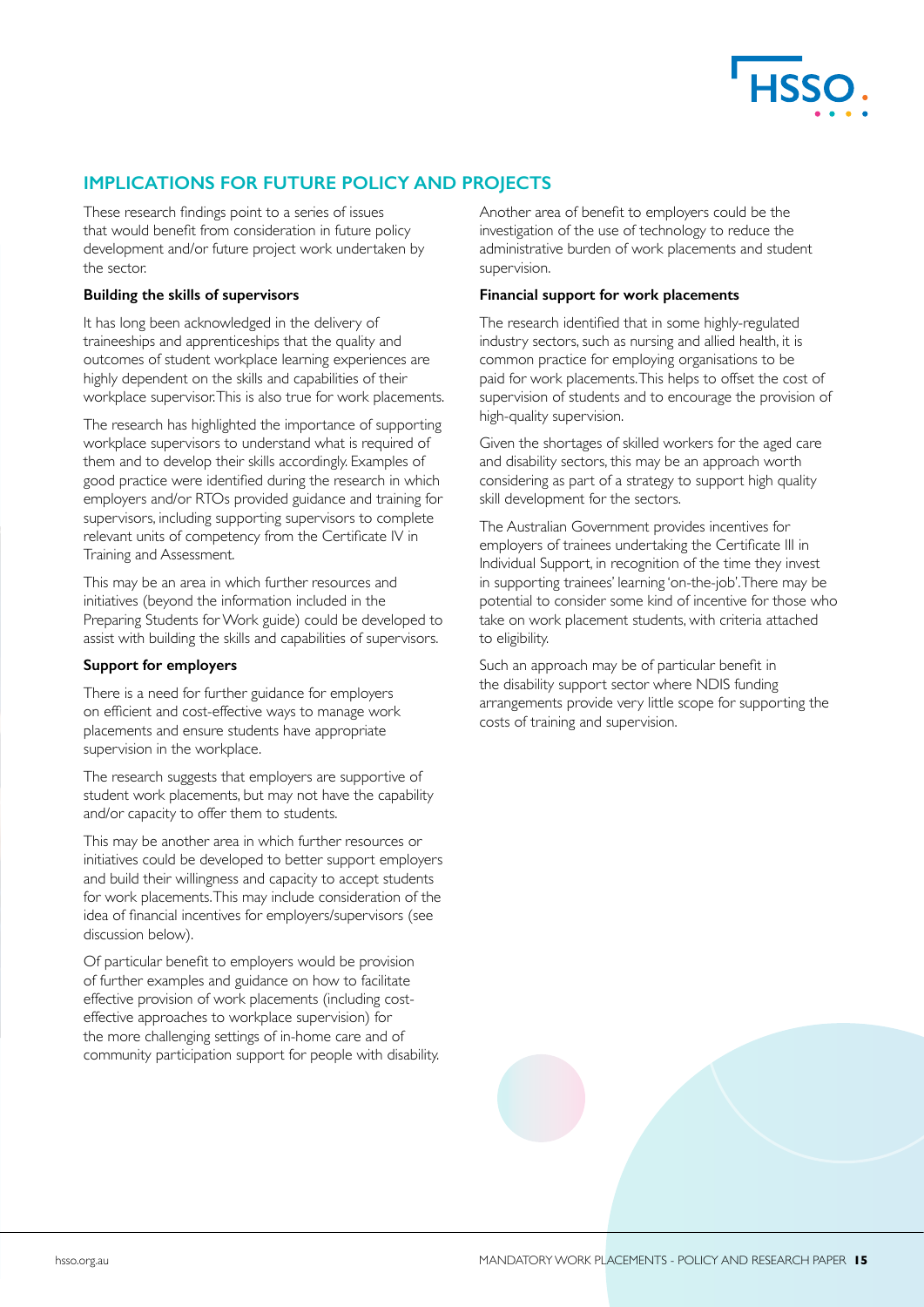

# **Trialling of centralised work placement approaches**

The Preparing Students for Work guide provides some case study examples that include centralised approaches to work placements.

There may be potential to trial similar approaches across other regions or with particular cohorts of students who may struggle to find work placements (e.g. students for whom English is not their first language, but who may be well-suited to working with clients from Culturally and Linguistically Diverse backgrounds).

# **Guidance for RTOs on use of simulated learning environments and appropriate use of online learning**

There is strong interest amongst stakeholders for further investigation and guidance on the appropriateness of and potential for use of simulated learning environments in the delivery of the Certificate III in Individual Support.

The extent to which online learning is appropriate for use in the delivery of the qualification is also an issue that would benefit from further guidance.

The development of guidance on these issues would require involvement of the bodies responsible for training product development, as well as the national and jurisdictional training regulators.

#### **Criminal history and other employment checks**

The research has highlighted the challenges created by duplication of employment checks across the aged care and disability support sectors and the differing approaches across jurisdictions.

There may be opportunities to advocate to aged care and disability support regulators for simplified or more streamlined approaches for students.

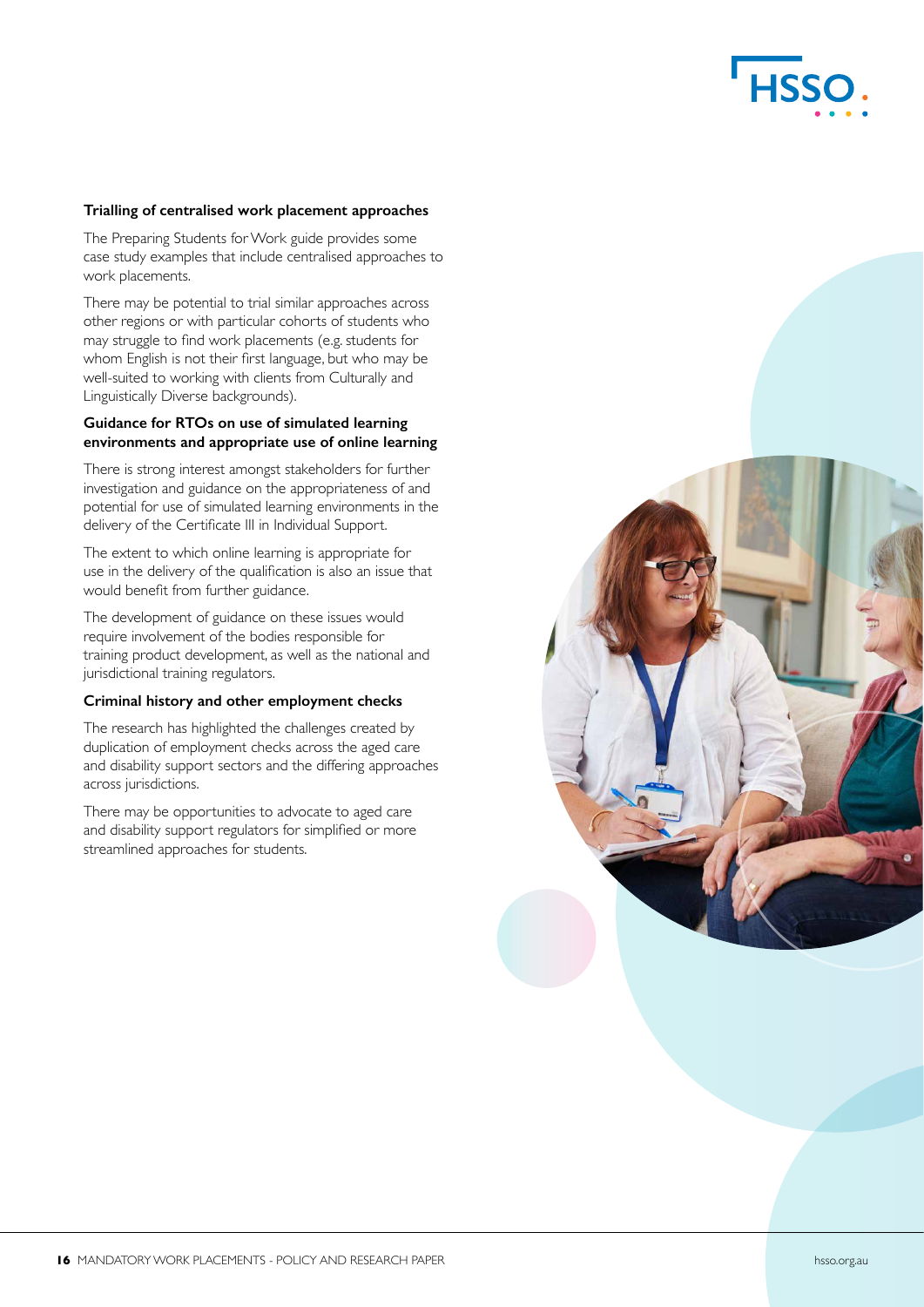

# **ATTACHMENT A. RTO SURVEY FINDINGS**

# **Data limitations**

The online survey was open to all interested RTOs. The response rate from the potential pool of RTOs delivering the Certificate III in individual Support in aged care and disability support was relatively high.

It should be noted, however, that the open nature of the survey, combined with a commitment to maintain the confidentiality of respondents, meant that it was not possible to restrict multiple responses from the same RTO.

While obvious duplications have been removed, the survey results may include duplicate data. Therefore findings should be used as a guide only and care should be taken when interpreting the actual numbers of students reported as being currently enrolled, as well as those having trouble securing a work placement. The total number of responses varied across survey questions. **65.5% (135)**

## **Survey respondents**

A total of 206 responses to an open online survey were received from RTOs who received invitations directly from the HSSO as well as through ASQA,TAFE Directors Australia (TDA) and the Independent Tertiary Education Council Australia (ITECA).

# Most respondents were for-profit RTOs (51.5 per cent).

Two-thirds of respondents were delivering training for both the aged care and disability support sectors (see Figure 3).

# **Student enrolments**

Of the respondents, 174 reported a total of 21,009 students enrolled in the aged care stream of the Certificate III in Individual Support and 134 reported they had 9,877 students enrolled in the disability support stream.



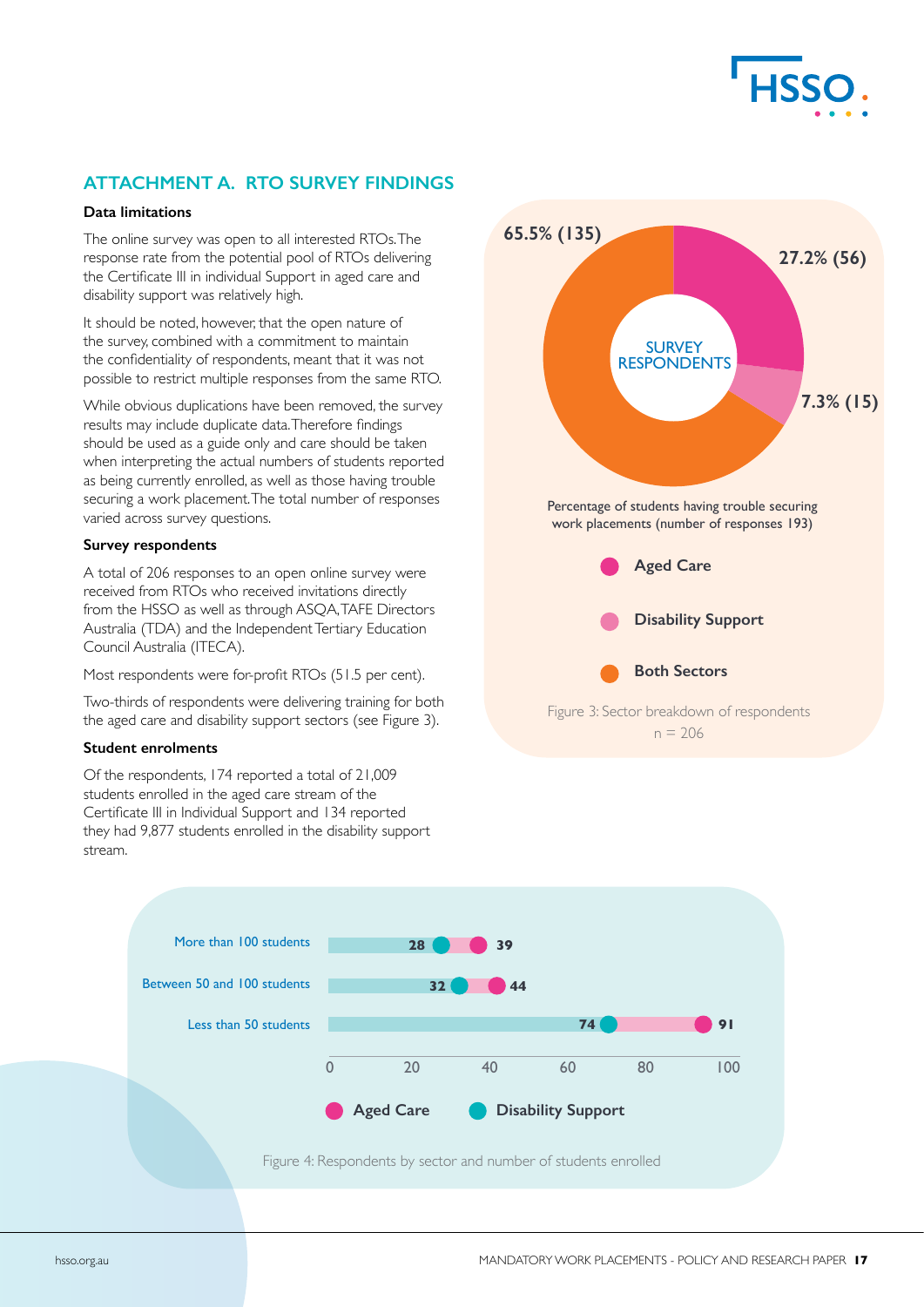

# **Students unable to access mandatory work placements**

Respondents reported a total of 11,393 of students currently enrolled in the Certificate III in Individual Support who were unable to compete the qualification due to inability to access mandatory work placements. Of these:

- 8,294 were in aged care
- 3,099 were in disability support.

As well as reporting approximate numbers of students having trouble securing a work placement, RTOs were asked to report the percentage range of students who were having trouble securing work placements.

# **Difficulties finding aged care placements**

More than half of respondents from NSW and Victoria reported that 50 per cent or more of their students were experiencing difficulties in finding aged care work placements (see Figure 5).



# NUMBER OF RTOS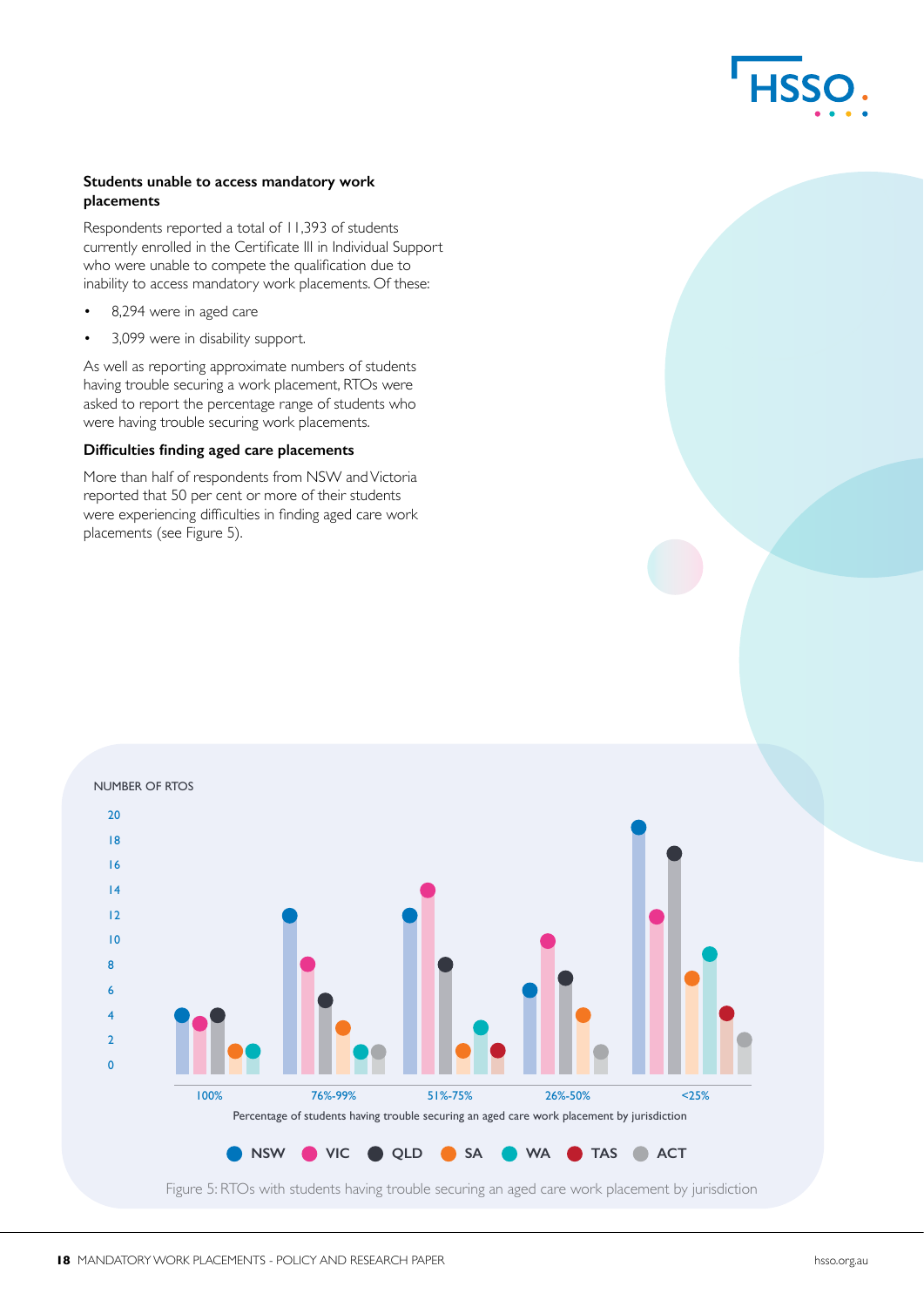## **Difficulties finding disability support placements**

Like aged care, more than half of respondents from NSW and Victoria reported that 50 per cent or more of their students were experiencing difficulties in finding disability support work placements (see Figure 6).

# **Barriers to completing mandatory work requirements**

A total of 189 RTOs (91.7 per cent) reported that COVID restrictions were the main barriers to students successfully completing work requirements. Access to employers was the second most common barrier (48.1 per cent), followed by availability of workplace supervisors (47.6 per cent) and exposure to the full task range (46.1 per cent).

Other reported barriers included:

- Students' personal circumstances, for example, age, financial, family responsibilities, mental health, transport, work commitments and student not feeling ready
- mandatory vaccinations
- required clearances and screening, including the cost of these
- the nature of community work (e.g. difficulties with gaining client consent, irregular hours, travel requirements, insurance and assessors being unable to conduct onsite assessments).



Figure 6: RTOs with students having trouble securing a disability support work placement by jurisdiction